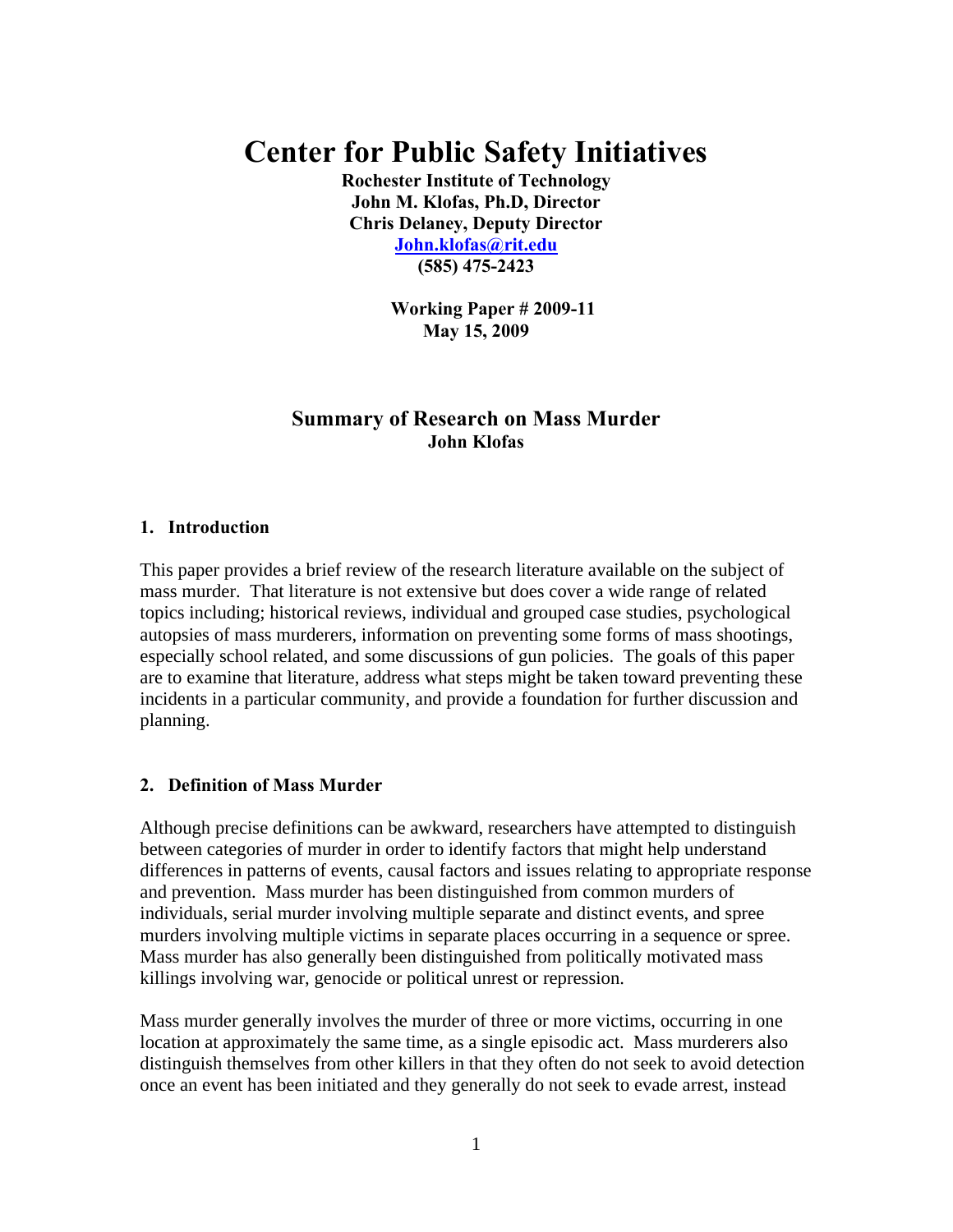they are most likely to die during the event as a result of suicide or being killed by another during the incident.

## **3. Mass Murder Trends**

Mass murder has been somewhat common in the United States and more unusual but not rare in other parts of the world. In April of this year, the month in which Jiverly Wong killed 13 people and himself in Binghamton, New York a total of 53 people died as a result of mass murder in the United States. Although some have argued that the incidence of mass murder has been increasing the data do not appear to support that assertion. In one count a researcher has identified 649 incidents of mass murder in the US from 1976 through 1999. Historical research identified an additional 260 incidents from 1909 to 1976. These include "waves" of mass murder in the 1920s and 1930s as well as one in the 1960s.

While the incidence of mass murder does not appear to have increased, the lethality of events has grown. More than half of the deadliest incidents of mass murder have occurred since 1980. Among the deadliest was a 1990 nightclub fire which killed 87. The deadliest school attack occurred in 1927 in Bath Michigan when bombs killed 45 and injured 58. The deadliest campus shooting occurred at Virginia Tech in April, 2007 and resulted in 33 deaths. The increase in lethality as measured by the number of victims per event has largely been attributed to increased firepower and more specifically increasingly powerful guns. In Binghamton, Wong fired 98 shots from two semiautomatic guns. Additional ammunition clips and a laser sight were found at the scene.

There is some evidence that mass murders have occurred in clusters or waves. Such waves have been reported in the 1920s, 1930s, 1980s and 1990s and also with a cluster of school related shootings in the late 1990s around the school massacre at Columbine. The literature speaks of a probable contagion effect in which the actions of some perpetrators may be triggered by reports of other events. Such links have been seen in school and workplace shootings.

# **4. Types of Mass Murders**

To increase understanding of these events criminologists have sought to distinguish types of mass murder events. These types have been based on categories of victims and on presumed motive. In general five broad categories of mass murder have been described these include a) work place related, b) family related, c) school shootings, d) killings connected with other felonies, and e) stranger victim murders or "other" category. In some cases these categories overlap.

a) Work place related mass murder has been linked to the problem of disgruntled employees. Often these employees were fired or placed on some form of medical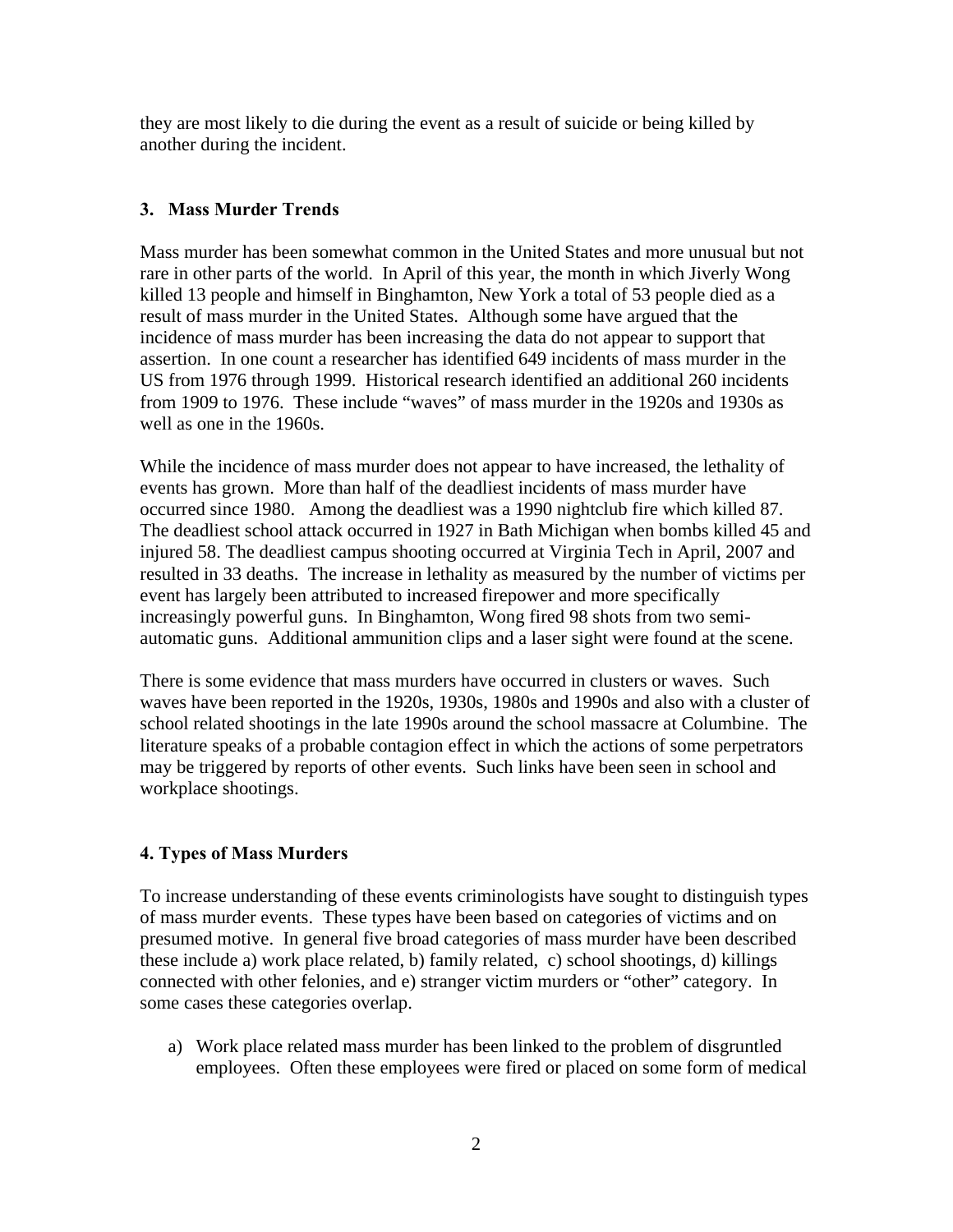leave or disability. Partially in response to this problem many employers have adopted security procedures which address issues around termination.

- b) Family related killings usually involve older male family members who are depressed or in despair over conditions in their lives. They often involve alcohol. One psychiatrist has used the label "family annihilator" to describe the motivation to kill all or most family members.
- c) School shootings have been widely studied in the wake of the Columbine shooting in 1999. Prior to the 1970s shootings were most likely to occur in urban schools and involve conflicts or other felonious behavior. More recently shooting have occurred in suburban schools and perpetrators have mostly been white male students responding to bullying or other feelings of alienation, often shared among a small group which had access to weapons.
- d) Mass murders connected with other felonies have involved murders of hostages in the context of other crimes such as robbery. In these cases perpetrators anticipate material gain rather than expressive gain as in other types of cases.
- e) The stranger victim and "other" category of mass murder involves the selection of victims who are generally unknown to the perpetrators but selected based on availability and convenience. Those committing these events have often experienced some recent psychological trauma. In most cases perpetrators have little or no criminal record.

The typology above provides rudimentary information on mass murder. In general post event analyses of mass murder have focused on individual explanations and identified motives involving serious psychological problems. One other element in the research has been that in many cases of mass murder, family and friends have been able to retrospectively identify changes in the perpetrator's behavior or other events which they later identified as troublesome and come to be regarded as precursors to the murder event. These may involve threats to kill large numbers of people, efforts to acquire weapons or "train" with weapons or even signals sent to others to avoid places and times in which the event is planned to occur.

Little information on this topic reaches the level which might be considered a theory of mass murder which, in turn, might help prevent such events. However, analysis of multiple cases and particularly cases of school related mass murder has suggested a sequence of activity that may be useful to understanding and perhaps preventing events.

Some research has described a sequence of 1) chronic strain, 2) uncontrolled strain, 3) acute strain, 4) a planning stage and 5) the event itself. Chronic strain could mean a string of work related failures such as negative reviews or failed projects. It could mean long term bullying or lasting financial problems. This strain can lead to uncontrolled strain when no relationships provide mitigation and a person finds themselves increasingly isolated from others who might provide comfort. Acute strain refers to some precipitating event which is consistent with but more urgent than the longer term strains. These might involve a sudden breakup, loss of employment or receipt of unsatisfactory grades. That has been followed by a planning stage. Subjects may accumulate weapons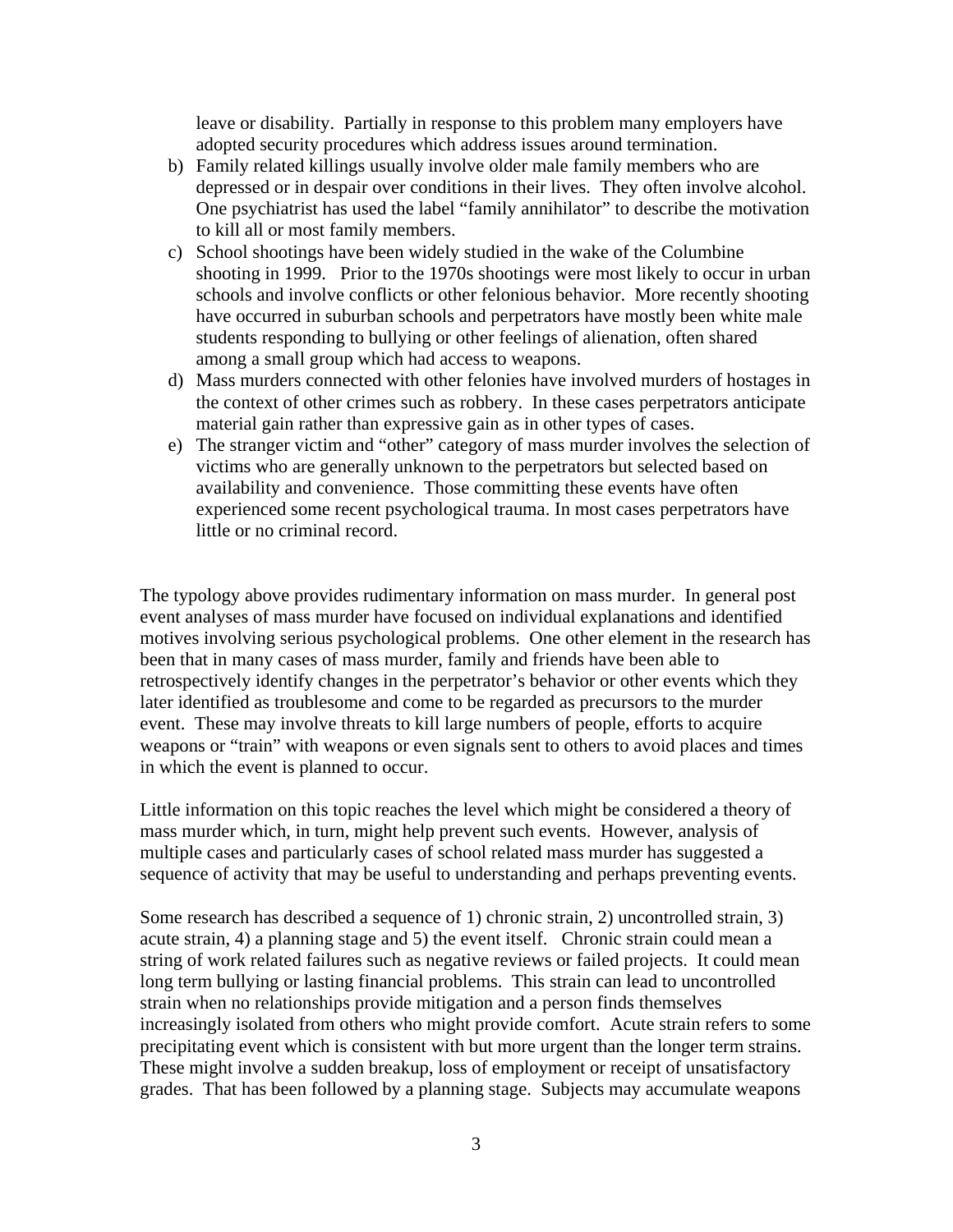and ammunition, scout potential targets and warn others not to be present at some point in the future. In the case of the Columbine shooting there is evidence that Eric Harris and Dylan Kliebold planned the attack for more than one year. Well planned and well equipped, the killers then put their plan in motion.

## **5. Responding to Mass Murder**

Analyses of event of mass murder have indicated that there are factors critical to successful responses to the events once they have begun. Those successes would entail successful containment of the event, minimization of harms associated with the event, appropriate control and processing of the scene, provision of appropriate psychological and counseling services to a range of persons involved including nonfatal victims, victims' families and friends, responders and emergency service providers, and detailed after-action analysis of the event and the response to it.

In response to these needs communities should have written plans on which they also train and which include plans and tests of the interoperability of communications systems, clear plans establishing lines of command and control, and plans for deployment of first responders. Additionally, plans should be in place to provide post-trauma interventions, quality scene and case management, after action analyses and regular planning sessions.

## **6. Prediction and Prevention**

The nature of mass murder has made it difficult to predict and thus difficult to prevent. Statistically rare events, and events involving a single or small number of assailants, often with no criminal record, present significant barriers to most approaches to prediction. This does not, however, mean that there is little that can be done. The research on school related mass murder and workplace mass murders have been instructive.

Studies of work place problems have shown that individuals in situations of high stress can be identified and assistance can be provided through employee assistance programs and other outlets. Furthermore, protocols regarding terminations can offer access to transitional services that may reduce stress and may minimize the potential for violence by eliminating contact between terminated employees and their former employers. Physical security can play a significant role.

Physical security including magnetometers and restricted entrance have also been seen as significant in controlling school violence. Other factors have also been identified. Antibullying educational programs and appropriate responses to instances of bullying or other demeaning behavior have been widely instituted. Conflict resolution programs in schools have also been initiated.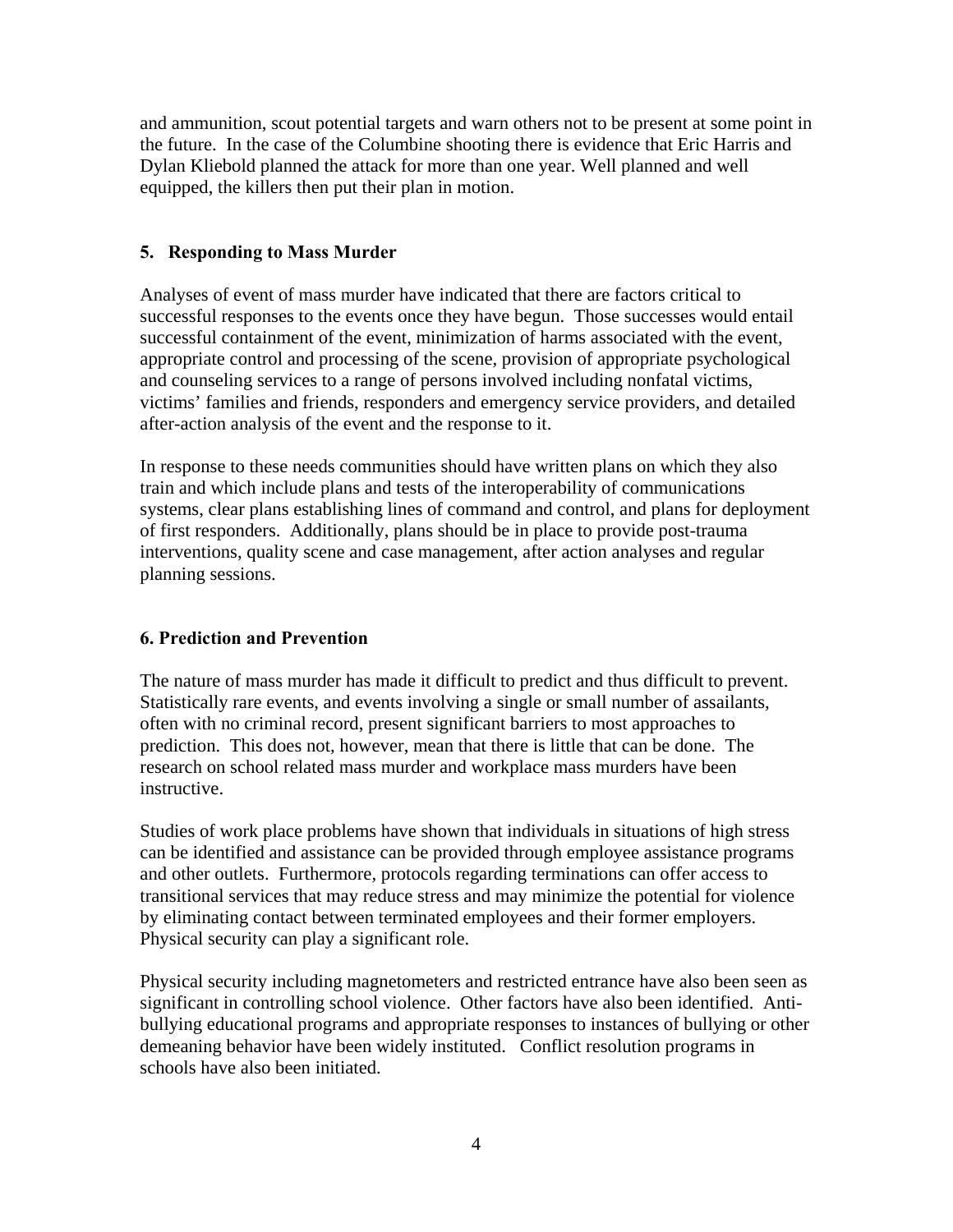Schools have also adopted other approaches to respond to this problem. School level threat assessment teams have been instituted. These teams collect information on students and student conflict, provide a means of human surveillance and information gathering, and share information with many others in the school. They are part of an intelligence gathering process meant to identify students having trouble and provide interventions to solve problems and minimize disruption for the school and the students involved.

Discussions of policy changes to prevent mass murder are quite limited. Some studies have shown that greater control of high power weapons has led to reductions in mass murder in other countries. The impact of right to carry concealed weapons laws in this country has been studied. In most of that research there has been no impact (neither increased nor decreased) on mass murder as a result of those laws. Analyses of school violence involving young people have argued that controlling access to guns can be an important preventative measure.

### **7. Considerations Regarding a Plan of Action**

Even in the face of obvious difficulty there seems to be several approaches that may have some value in addressing this problem.

- 1. Target hardening has been a traditional response to the threat of violence. Physical structures that might be targeted for violence can be protected with physical security, and technology. This may be useful with regard to preventing workplace violence. In many instances of mass murder, however, the assailant selects target locations by convenience and availability rather than more deliberate design. Therefore, target hardening may have a limited role in prevention unless there is some reason to view the risks as higher for some structures than others. Although the data are not precise, it does appear that certain structures such as government buildings may present a high risk than others and may thus legitimate the investment in target hardening. Similarly the principles of crime prevention through environmental design may be useful in minimizing settings in which observation or detection of undesirable behavior is difficult. While the logic of the points made above seems clear, it should also be noted that the research on mass murder does not indicate these will have strong preventative value. The events are too rare statistically, and the targets are often too ill-defined or nearly random to suggest a clear benefit of selecting some structures for protection. As noted above, this analysis does not apply to political violence.
- 2. It is also clear that addressing known threats can be useful in the prevention of violence. A person who presents a clear threat to someone or someplace and is regarded as capable of carrying out such a threat, does merit attention. That person could be prevented access to some known targets. This approach may apply best to concerns of workplace violence but it will be of limited value where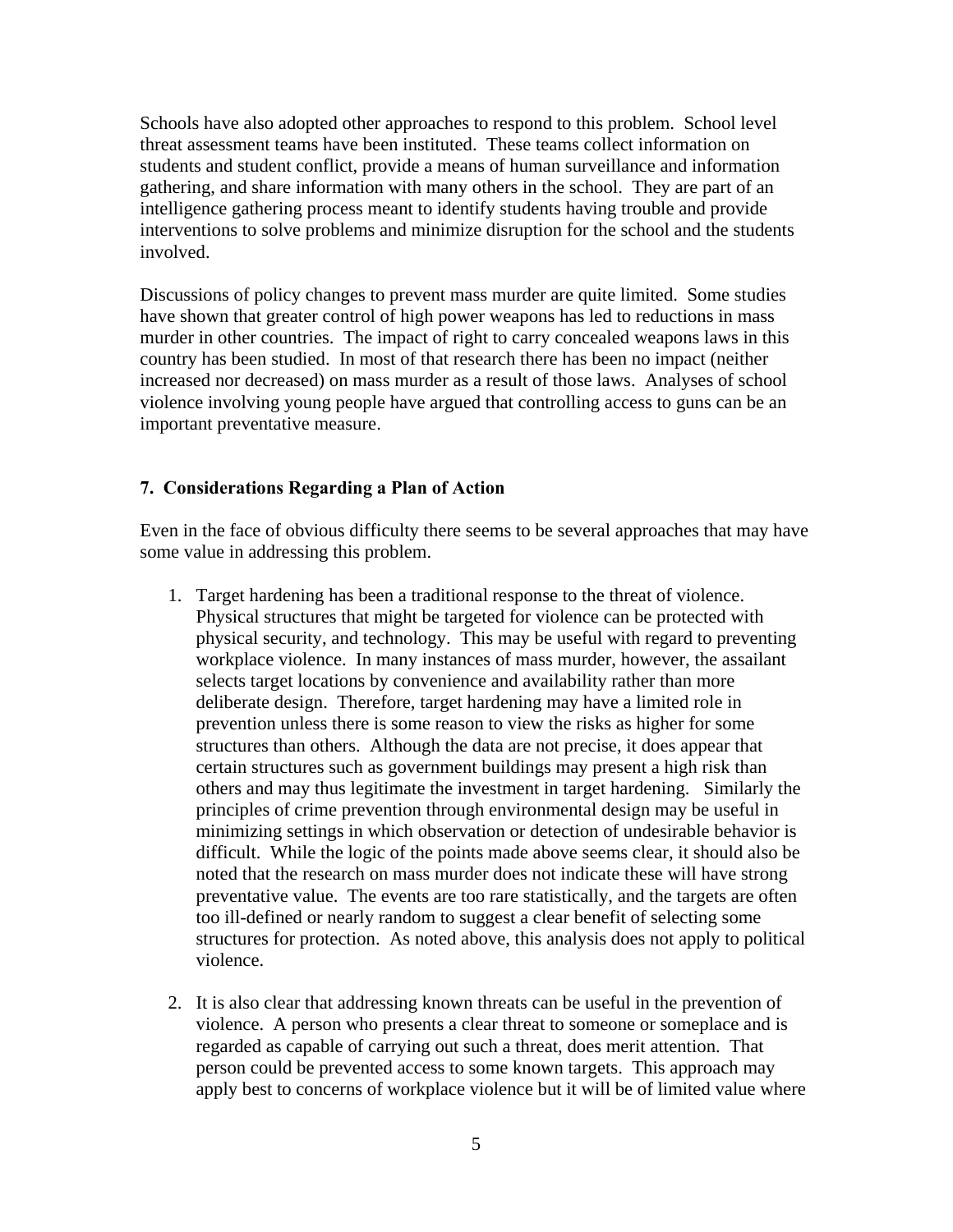the relationship between perpetrator and victim is one either of intimacy or where they are strangers or near strangers to one another.

3. Schools have demonstrated the value of intelligence systems that attempt to identify and assess threats. In doing so school officials also benefit from concern with protecting a known building or campus and an identifiable student group. Those with more generalized concern about preventing mass murder do not share those benefits. This does not mean, however, that intelligence collection and social networking analyses will not be of value. Bear in mind that warning signs are often identified in post incident reviews. It is possible to organize a system in which key community resources are asked to look out for and assist people undergoing high degrees of stress. Police and neighborhood workers, teachers, clergy, 911 workers, firemen, employers and others could clearly play a part if appropriately alerted and if informed about outlets for sharing information. The goals would be to cultivate the sensitivity needed to identify potential precursor behavior. Over prediction of such behavior is likely to be a problem but should not carry too much weight if there are no negative consequences to identification under this approach.

One could even imagine public service messages during stressful times in which, without any reference to potential violence, citizens are asked to look out for friends and neighbors who may need assistance or who act uncharacteristically. Those messages could also contain information on appropriate referral sites. Similarly, telephone help lines where troubled persons may seek help are widely available and could be more widely advertised during times of high stress. A broadly caring community, in which that caring approach is linked to specific interventions and programs, may offer the most protection against this form of violence.

4. The horrific consequences of mass murder are what drive concern for prevention even when it is recognized that these events are likely to be very difficult to predict or prevent. The mathematical reality, however, does not limit the responsibility for continuously seeking ways to reduce the potential for such events in one's own community. It follows then that we should be vigilant in our review of this problem and our analysis of events when they do occur across the nation. Those charged with looking out for the public's safety should regularly ascertain the state of knowledge in this area and seek ways to improve the chances of preventing these events, as well as responding to them most effectively should they occur. Discussions should be documented in order to build a knowledge base relevant to the problem and the local community.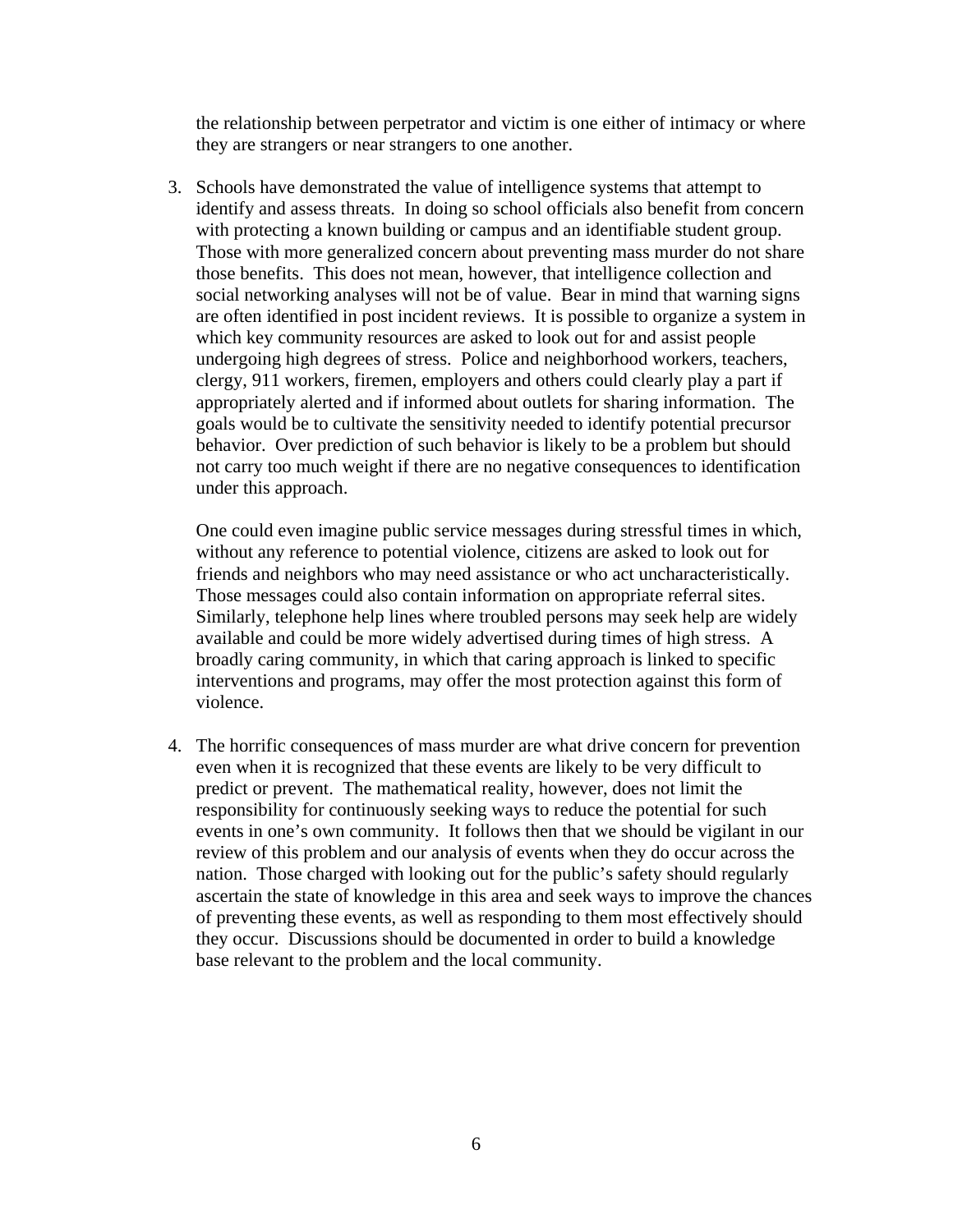#### Bibliography

- Carcach, C., Mouzos, J., Grabosky, p. (2002) The mass murder as quasi-experiment: The impact of the 1996 port arthur massacre. *Homicide Studies, 6*, 109.
- Chapman, P., Alpers, P., Agho, K., Jones, M. (2006). Austrailias 1996 gun law reforms: Faster falls in firearm deaths, firearm suicides, and a decade without mass shootings. *Injury Prevention, 12,* 365-372.
- Delisi, M., Scherer, A.M. (2006, June). Multiple homicide offenders: Offense characteristics, social correlates, and criminal careers. *Criminal Justice and Behavior, 33*(3), 367-391.
- Dowden, C. (2005). Research on multiple murder: Where are we in the state of the art? *Journal of Police and Criminal Psychology, 20*(2), 8.
- Duwe, G., Kovandzic, T., Moody, C. (2002) The impact of right-to-carry concealed firearm laws on mass public shootings. *Homicide Studies, 6* (4), 271-296.
- Duwe, G. (2004, Nov.). Body-count journalism: The presentation of mass murder in the news media. *Homicide Studies, 4*(4), 364-399.
- Duwe, G. (2004, Dec.). The patterns and prevalence of mass murder in twentieth-century America. *Justice Quarterly, 21*(4), 729.
- Fox, J.A., Levin, J. (1998) Multiple homicide: Patterns of serial and mass murder. *Crime and Justice, 23,* 407-455.
- Fox, J., Levin, J. (2003, Jan.). Mass murder: An analysis of extreme violence. *Journal of Applied Psychoanalytical Studies, 5*(1), 47.
- Fox, J.A., Burgess, An., Levin, J., Wong, M., Burgess, Al. G. (2007, April). Capitol hill murder case. *Brief Treatment and Crisis Intervention.* Oxford University Press.
- Gresswell, D.M., Hollin, C.R. (1994) Multiple murder: A review. *The British Journal of Criminology, 34*(1), 1-14.
- Harper, D.W., Voigt, L. (2007, Nov.). Homicide followed by suicide: An integrated theoretical perspective. *Homicide Studies, 11*(4), 295-318.
- Hemple, A.G., Meloy, R.J., Richards, T.C. (1999) Offender and offense characteristics of a nonrandom sample of mass murders. *Journal of the American Academy of Psychiatry and Law, 27*(2), 213-225.
- Holmes, R.M., Holmes, S.T. (1992, March). Understanding mass murder: A starting point. *Federal Probation, 56*(1), 53-62.
- Kelleher, M. (1997) *Flash point, the American mass murder.* Westport, CT: Praeger
- Kimmel, M.S., Mahler, M. (2003, June). Adolescent masculinity, homophobia, and violence: Random school shootings, 1982-2001. *American Behavioral Scientist, 46*(10), 1439.
- Lane, B., Gregg, W. (1994). *The Encyclopedia of Mass Murder.* London, UK: Headline Book Publishing
- Levin, J., Madfis, E. (2009, May) Mass murder at school and cumulative strain: A sequential model. *American Behavioral Scientist, 52*(9), 1227-1245.
- Lott, J., Landes, W. (2000). Multiple victim public shootings. Unpublished manuscript.
- Messing, J.T., Heeren, J.W. (2004, May) Another side of multiple murder: Woman killers in the domestic context. *Homicide Studies, 8*(2), 123-158.
- Michael, N. (1988). *Mass murder: An annotated Bibliography.* New York: Garland